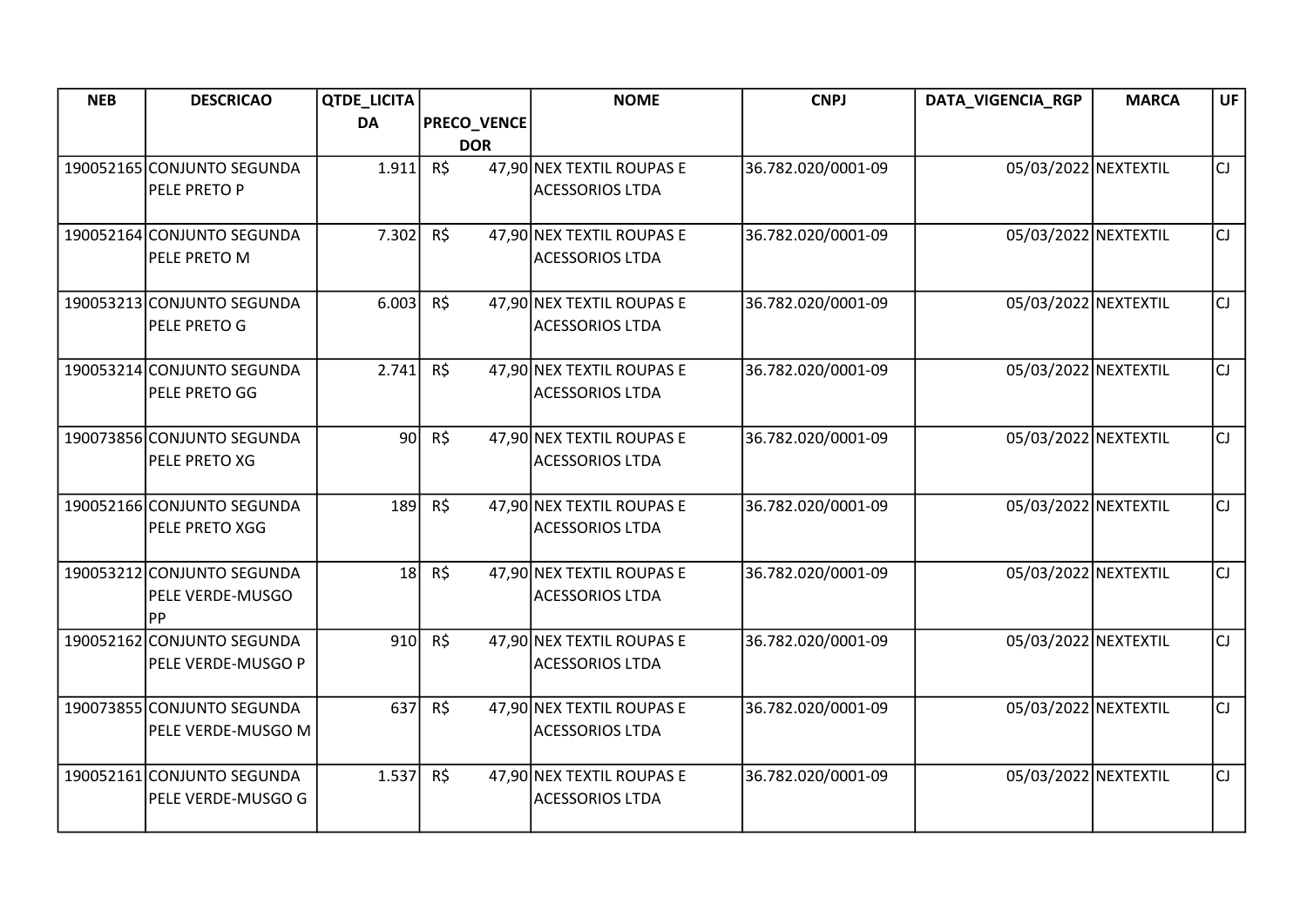| 190053215 CONJUNTO SEGUNDA<br>PELE VERDE-MUSGO<br>lGG           | 468             | R\$            | 47,90 NEX TEXTIL ROUPAS E<br><b>ACESSORIOS LTDA</b> | 36.782.020/0001-09 | 05/03/2022 NEXTEXTIL | lcı. |
|-----------------------------------------------------------------|-----------------|----------------|-----------------------------------------------------|--------------------|----------------------|------|
| 190073854 CONJUNTO SEGUNDA<br>PELE VERDE-MUSGO<br>XG            | 16              | R\$            | 47,90 NEX TEXTIL ROUPAS E<br><b>ACESSORIOS LTDA</b> | 36.782.020/0001-09 | 05/03/2022 NEXTEXTIL | lcı. |
| 190052163 CONJUNTO SEGUNDA<br>PELE VERDE-MUSGO<br>XGG           | 16 <sup>1</sup> | R\$            | 47,90 NEX TEXTIL ROUPAS E<br><b>ACESSORIOS LTDA</b> | 36.782.020/0001-09 | 05/03/2022 NEXTEXTIL | lcı. |
| 190053246 CONJUNTO SEGUNDA<br>PELE FEM PRETO PP                 | 174             | R\$            | 60,50 UNISUL                                        | 17.504.052/0001-06 | 05/03/2022 PROPRIA   | lcı  |
| 190053252 CONJUNTO SEGUNDA<br>PELE FEM PRETO P                  | 562             | $R\frac{2}{3}$ | 60,50 UNISUL                                        | 17.504.052/0001-06 | 05/03/2022 PROPRIA   | lcı. |
| 190073857 CONJUNTO SEGUNDA<br>PELE FEM PRETO M                  | 298             | R\$            | 60,50 UNISUL                                        | 17.504.052/0001-06 | 05/03/2022 PROPRIA   | lcı. |
| 190053251 CONJUNTO SEGUNDA<br>PELE FEM PRETO G                  | 554             | R\$            | 60,50 UNISUL                                        | 17.504.052/0001-06 | 05/03/2022 PROPRIA   | lcı. |
| 190053250 CONJUNTO SEGUNDA<br>PELE FEM PRETO GG                 | 36              | $R\zeta$       | 60,50 UNISUL                                        | 17.504.052/0001-06 | 05/03/2022 PROPRIA   | lcı. |
| 190053248 CONJUNTO SEGUNDA<br>PELE FEM VERDE-<br>MUSGO PP       | 6 <sup>1</sup>  | R\$            | 60,50 UNISUL                                        | 17.504.052/0001-06 | 05/03/2022 PROPRIA   | lcı. |
| 190053249 CONJUNTO SEGUNDA<br>PELE FEM VERDE-<br><b>MUSGO P</b> | 12              | R\$            | 60,50 UNISUL                                        | 17.504.052/0001-06 | 05/03/2022 PROPRIA   | lcı. |
| 190053245 CONJUNTO SEGUNDA<br>PELE FEM VERDE-<br>MUSGO M        | 26              | R\$            | 60,50 UNISUL                                        | 17.504.052/0001-06 | 05/03/2022 PROPRIA   | CJ   |